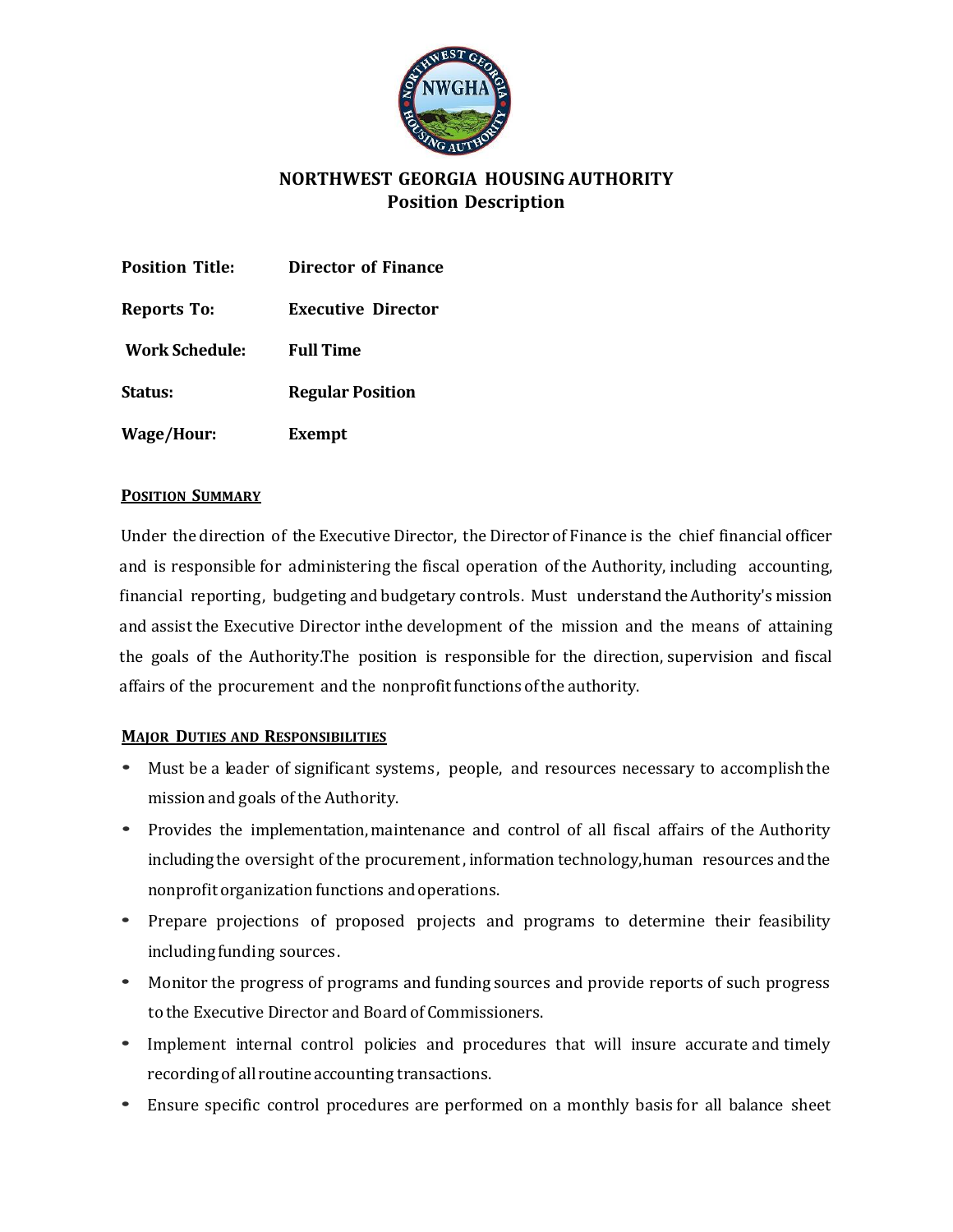accounts and for the following income statements accounts : Operating subsidy revenue, Grant revenue, Year to date and inception to date, all types of management fees revenue and expense, Payroll expense (All payroll expenses posted to the general ledger should be identifiable and reconcilable to payroll tax forms including the Federal form 941 and the GeorgiaUnemployment Tax returns.)

- Conducts periodic internal audits of all Authority departments relative to financial operations, controls and reporting procedures and submits summaries to the Executive Director,as directed.
- Prepares monthly financial summaries and budget updates for review by the Executive Director and BoardofCommissioners .
- Arrange financing of those budgets from whatever sources are available. This would include seeking out funding sources and devising innovative funding resources.
- Coordinates all activities of the Finance Department of this Authority.
- Reports all Finance Department activities to the Executive Director.
- Prepares cash flow and availability information in <sup>a</sup> timely manner.
- Ensures that all financial operations are in order, on time and that all aspects are clearly andwell documented.
- Performs and/or supervises monthly reconciliation,the closing of books at the fiscal year end, prepares statements for financial reports and prepares detailed account analyses as directed.

### **REQUIRED QUALITIES**

- **Integrity and Trust** Show consistency between words and actions.
- Protect confidential and sensitive information.
- Effectively handles emotions, including anger and frustration.
- **Ethics and Values** Engages in open and honest dialogue with others.
- Treat all individuals (residents, staff and guest) respectfully, professionally and fairly.
- **Customer and Team Focus** Establish and maintains effective customer relationships.

# **REQUIRED KNOWLEDGE, SKILLS AND ABILITIES**

- Thorough knowledge of the laws and administrative policies governing PHA financial and budgeting practices and procedures.
- Thorough k n o w l e d g e of bookkeeping and a c counting principles, methods and